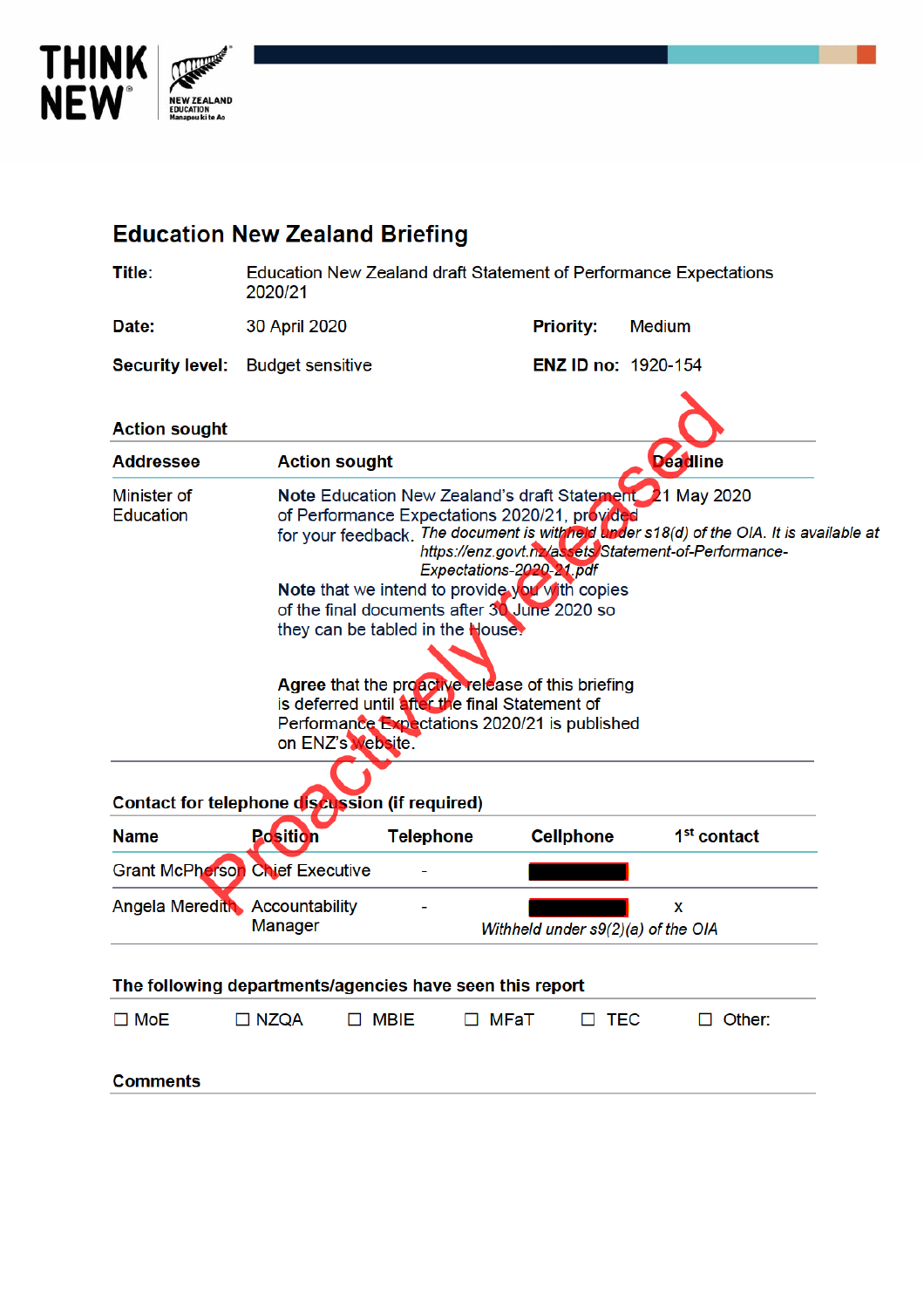



Whilst the current timetable doesn't leave much room to move on this SPE, I do want to see work done on a variation to be signed off later in the year that builds on the International Education Strategy and the emerging COVID-19 Recovery Plan. ENZ's role needs to extend well beyond marketing to wider leadership of the international education sector. The market diversification and volume to value shifts need to be better reflected in the SPE in particular. Chris HIpkins, 22.5.2020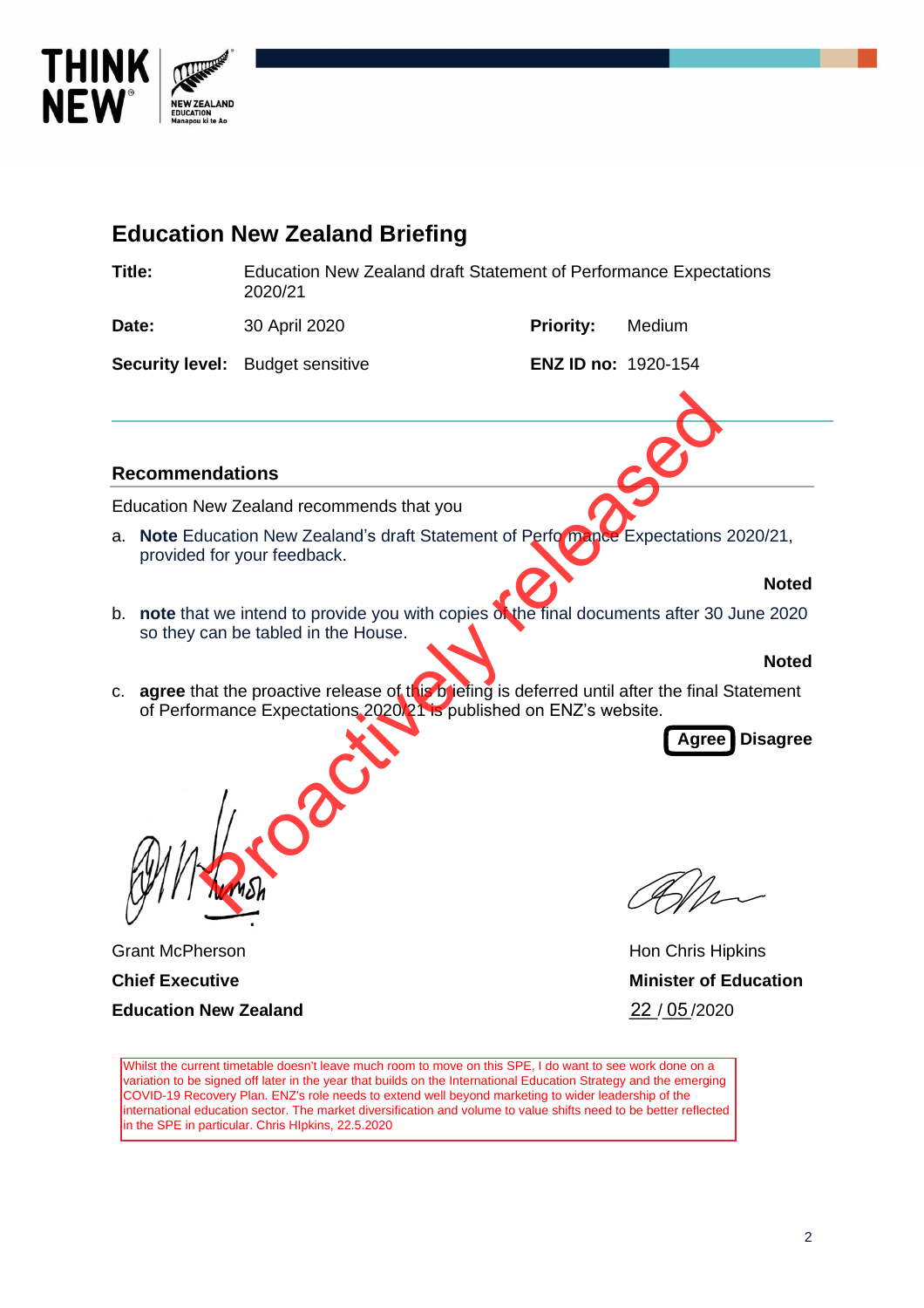

# **Purpose**

- 1. The purpose of this briefing is to present Education New Zealand's (ENZ) draft Statement of Performance Expectations 2020/21 (SPE) for your review and comment.
- 2. Under section 1491(2) (a) (i) of the Crown Entities Act 2004, we must provide our draft SPE to you no later than two months before the start of the financial year to which the SPE relates.

# **Background**

- 3. We have consulted with the Ministry of Education and Audit New Zealand when preparing our draft SPE.
- 4. The Ministry of Education will provide you with a separate Education Report providing advice relating to Statements of Performance Expectations produced by the Tertiary Education Commission, the New Zealand Qualifications Authority and ENZ.

### **Statement of Performance Expectations**

- 5. As a Crown Entity our SPE must set out annual financial and non-financial performance expectations, and provide a basis against which financial and non-financial performance can be assessed. An SPE also provides forecast financial statements.
- 6. This draft SPE contains initial financial forecast statements which will be updated to reflect Budget 2020 decisions.

*The impact of COVID-19*

- 7. The financial and non financial information set out in our SPE were developed prior to COVID-19 and will be impacted by the pandemic. The extent of this impact is unknown at present bu could mean that some of the measures set out are no longer relevant, unable to be met or measured, or that new measures are required. nd<br>
e consulted with the Ministry of Education and Audit New Zeal of the ground ratio SPE.<br>
Suistry of Education will provide you with a separate Equation Report produced by the Telesting to Statements of Performance Expec
- 8. Any variances will be explained through our existing reporting mechanisms. However, if the variance of the change is significant, we may amend our final SPE.
- 9. Section 149 K of the Crown Entities Act 2004 states that a Crown entity may amend its final SPE at any time, and must amend its SPE if the intentions and undertakings in the final SPE are significantly altered or affected by a change in the entity's operating environment. Given the significance of COVID-19 we expect to amend our final SPE during the course of the 2020/21 financial year.

#### **Your responsibility**

10. Under s146(2)(b) of the Crown Entities Act 2004 you are required to provide any comments you may have no later than 15 working days after receiving our draft SPE. To fulfil this requirement you need to provide ENZ with any feedback by 21 May 2020. We